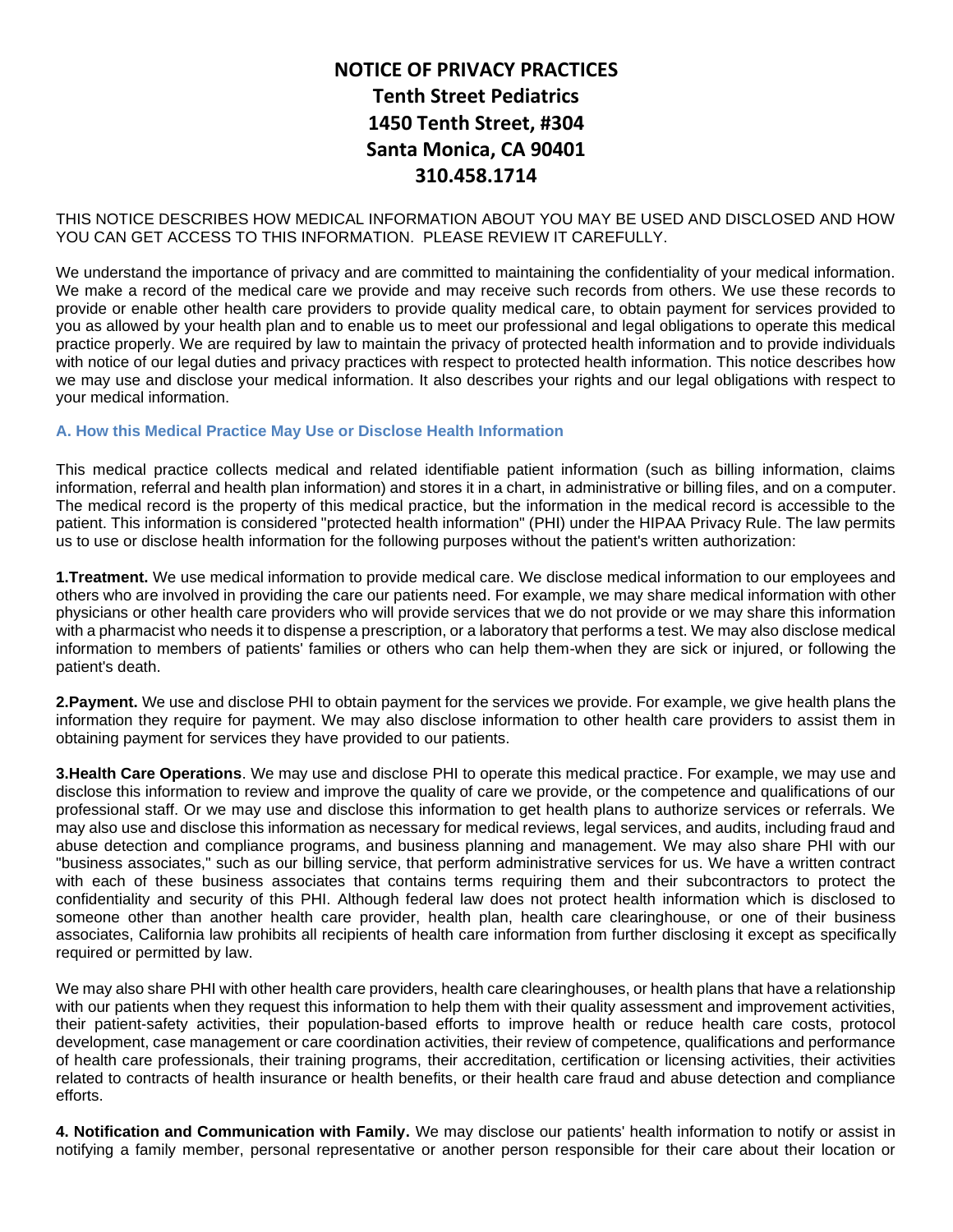general condition in the event of their death, unless a patient had instructed us otherwise. In the event of a disaster, we may disclose information to a relief organization so that they may coordinate these notification efforts. We may also disclose information to someone who is involved with our patient's care or helps pay for care. If our patient is able and available to agree or object, we will give the patient the opportunity to object prior to making these disclosures, although we may disclose this information in a disaster even over the patient's objection if we believe it is necessary to respond to the emergency circumstances. If our patient is unable or unavailable to agree or object, our health professionals will use their best judgment in communication with the patient's family and others.

**5. Marketing.** Provided we do not receive any payment for making these communications, we may contact our patients to encourage them to purchase or use products or services related to their treatment, case management or care coordination, or to direct or recommend other treatments, therapies, health care providers or settings of care that may be of interest to them. We may similarly describe products or services provided by this practice and tell our patients which health plans we participate in. We may receive financial compensation to talk with our patients face-to-face, to provide them with small promotional gifts, or to cover our cost of reminding them to take and refill medication or otherwise communicate about a drug or biologic that is currently prescribed for the patient, but only if the patient either:

(1) has a chronic and seriously debilitating or life-threatening condition and the communication is made to educate or advise the patient about treatment options and otherwise maintain adherence to a prescribed course of treatment, or (2) the patient is a current health plan enrollee and the communication is limited to the availability of more cost-effective pharmaceuticals. If we make these communications while the patient has a chronic and seriously debilitating or life-threatening condition, we will provide notice of the following in at least 14-point type: (1) the fact and source of the remuneration; and (2) the patient's right to opt-out of future remunerated communications by calling the communicator's toil-free number. We will not otherwise use or disclose PHI for marketing purposes or accept any payment for other marketing communications without the patient's prior written authorization. The authorization will disclose whether we receive any financial compensation for any marketing activity our patients authorize, and we will stop any future marketing activity to the extent the patient revokes that authorization.

**6. Sale of Health Information.** We will not sell our patients' health information without their prior written authorization. The authorization will disclose that we will receive compensation for PHI if the patient authorizes us to sell it, and we will stop any future sales of information to the extent that the patient revokes that authorization.

**7. Required by Law.** As required by law, we will use and disclose our patients' health information, but we will limit our use or disclosure to the relevant requirements of the law. When the law requires us to report abuse, neglect or domestic violence, or respond to judicial or administrative proceedings, or to law enforcement officials, we will further comply with the requirement set forth below concerning those activities.

**8. Public Health.** We may, and are sometimes required by law to, disclose our patients' health information to public health authorities for purposes related to: preventing or controlling disease, injury or disability; reporting child, elder or dependent adult abuse or neglect; reporting domestic violence; reporting to the Food and Drug Administration problems with products and reactions to medications; and reporting disease or infection exposure. When we report suspected elder or dependent adult abuse or domestic violence, we will inform our patients or their personal representative promptly unless in our best professional judgment, we believe the notification would place a patient at risk of serious harm or would require informing a personal representative we believe is responsible for the abuse or harm.

**9. Health Oversight Activities.** We may, and are sometimes required by law to, disclose our patients' health information to health oversight agencies during the course of audits, investigations, inspections, licensure and other proceedings, subject to the limitations imposed by federal and California law.

**10. Judicial and Administrative Proceedings.** We may, and are sometimes required by law to, disclose our patients' health information in the course of any administrative or judicial proceeding to the extent expressly authorized by a court or administrative order. We may also disclose information about our patients in response to a subpoena, discovery request or other lawful process if reasonable efforts have been made to notify them of the request and they have not objected, or if their objections have been resolved by a court or administrative order.

**11. Law Enforcement.** We may, and are sometimes required by law to, disclose our patients' health information to a law enforcement official for purposes such as identifying of locating a suspect, fugitive, material witness or missing person, complying with a court order, warrant, grand jury subpoena and other law enforcement purposes.

**12. Coroners.** We may, and are often required by law to, disclose our patients' health information to coroners in connection with their investigations of deaths.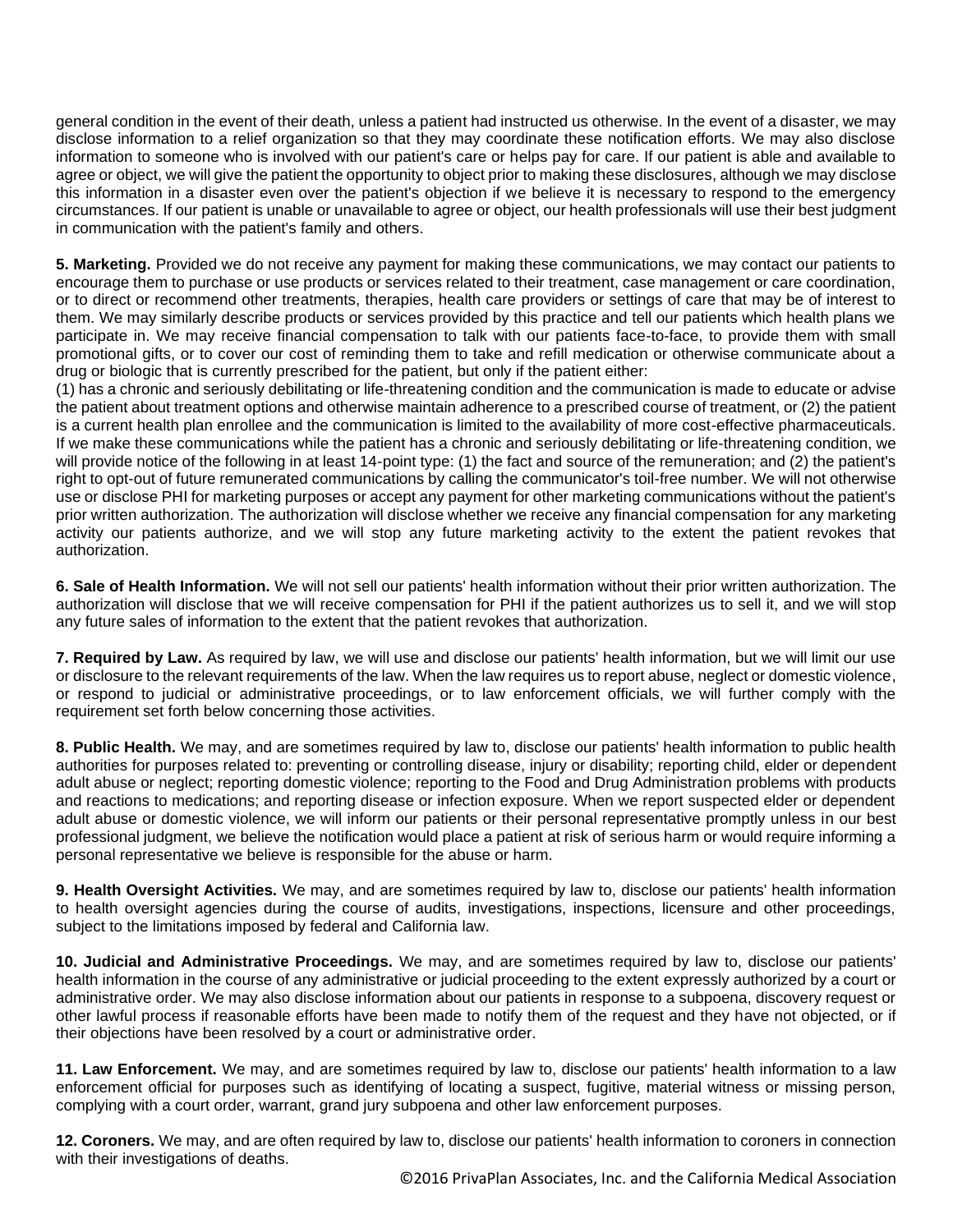**13. Organ or Tissue Donation.** We may disclose our patients' health information to organizations involved in procuring, banking or transplanting organs and tissues.

**14. Public Safety.** We may, and are sometimes required by law to, disclose our patients' health information to appropriate persons in order to prevent or lessen a serious and imminent threat to the health or safety of a particular person or the general public.

**15. Proof of Immunization.** We will disclose proof of immunization to a school where the law requires the school to have such information prior to admitting a student if the patient has agreed to the disclosure on behalf of themselves or their dependent.

**16. Specialized Government Functions.** We may disclose our patients' health information for military or national security purposes or to correctional institutions or law enforcement officers that have the patient in their lawful custody.

**17.Workers' Compensation.** We may disclose our patients' health information as necessary to comply with workers' compensation laws. For example, to the extent our patients' care is covered by workers' compensation, we will make periodic reports to their employer about their conditions. We are also required by law to report cases of occupational injury or occupational illness to the employer or workers' compensation insurer.

**18.Change of Ownership.** In the event that this medical practice is sold or merged with another organization, our patients' health information/record will become the property of the new owner, although our patients will maintain the right to request that copies of their health information be transferred to another physician or medical group.

**19. Breach Notification.** In the case of a breach of unsecured protected health information, we will notify our patients as required by law. If they have provided us with a current email address, we may use email to communicate information related to the breach. In some circumstances our business associate may provide the notification. We may also provide notification by other methods as appropriate.

**20. Other disclosures specified in our Notice of Privacy Practices.** We may disclose our patients' health information as otherwise described in our Notice of Privacy Practices.

#### **B. When this Medical Practice May Not Use or Disclose Health Information**

Except as described in this Notice of Privacy Practices, this medical practice will, consistent with its legal obligations, not use or disclose health information which identifies individual patients without their written authorization. If a patient authorizes this medical practice to use or disclose health information for another purpose, the patient may revoke the authorization in writing at any time.

#### **C. Our Patients' Health Information Rights**

**1. Right to Request Special Privacy Protections.** Our patients have the right to request restrictions on certain uses and disclosures of their health information by a written request specifying what information they want to limit, and what limitations on our use or disclosure of that information they wish to have imposed. If our patients tell us not to disclose information to their commercial health plan concerning health care items or services for which they paid for in full out-of -pocket, we will abide by their request, unless we must disclose the information for treatment or legal reasons. We reserve the right to accept or reject any other request, and will notify our patients of our decision.

**2. Right to Request Confidential Communications.** Our patients have the right to request that they receive their health information in a specific way or at a specific location. For example, they may ask that we send information to a particular email account or to their work address. We will comply with all reasonable requests submitted in writing which specify how or where our patients wish to receive these communications.

**3. Right to Inspect and Copy.** Our patients have the right to inspect and copy their health information, with limited exceptions. To access their medical information, our patients must submit a written request detailing what information they want access to, whether they want to inspect it or get a copy of it, and if they want a copy, their preferred form and format. We will provide copies in the requested form and format if it is readily producible, or we will provide our patients with an alternative format they find acceptable, or if we can't agree and we maintain the record in an electronic format, their choice